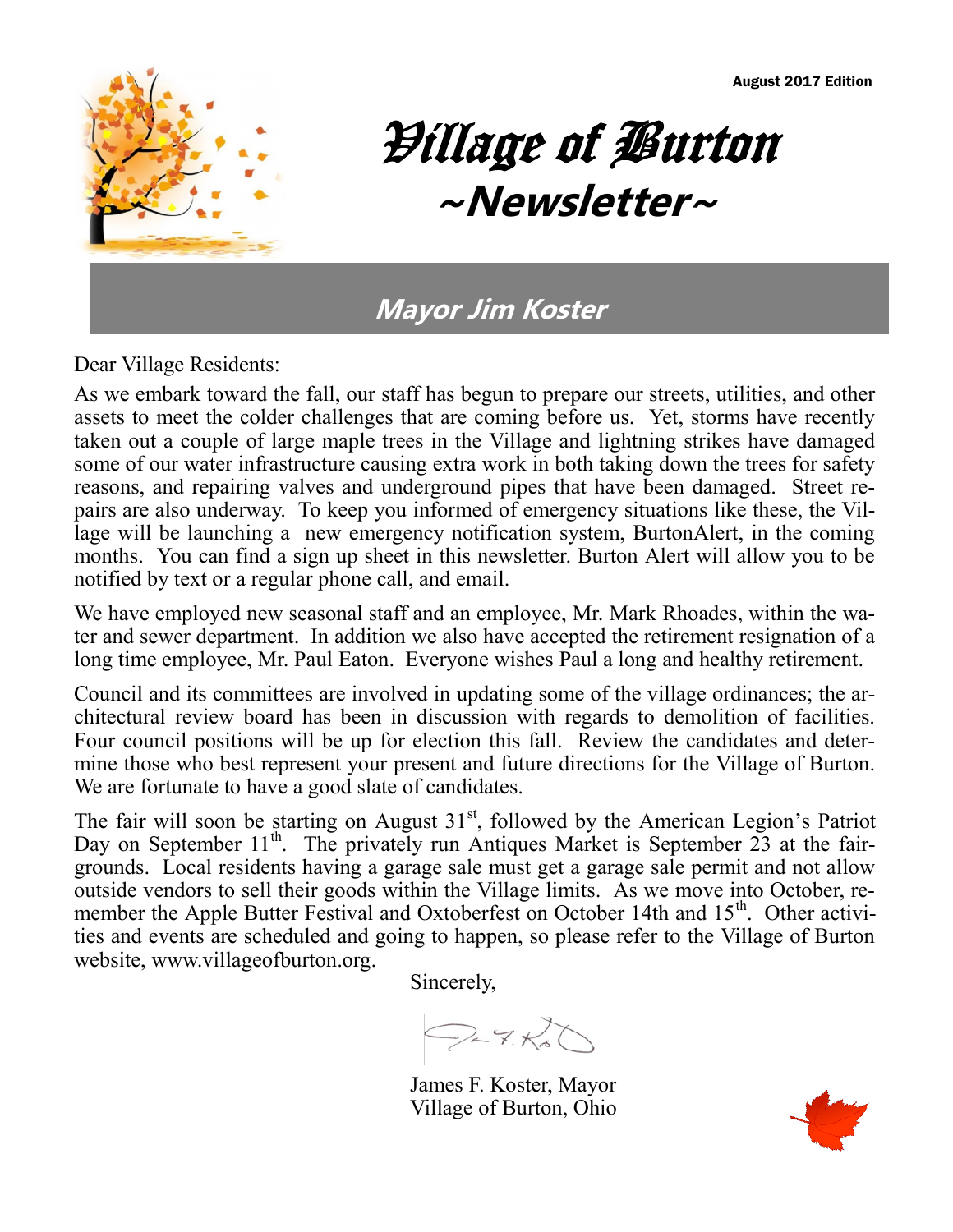### **Tree Talk Burton Village Tree Commission**

What better time to celebrate trees in Burton than autumn when the Sugar maples are in their glory? The past few years, the Tree Commission has chosen to hold its Arbor Day observance in conjunction with the Village's Oxtoberfest. Yes, Arbor Day is traditionally the fourth Friday in April, but the weather then can be iffy for planting and celebrating, so like Chardon's Maple Festival, Burton's Arbor Day has been moved to a (much) later time slot.

Festivities will kick off at 10 AM on Saturday, October 14 in the park with Mayor Koster reading the Arbor Day proclamation. Tree seedlings will be given away on a first come first served basis. Please stop by and share questions and concerns with Tree Commission members and myself.

Submitted by Debbie Palmisano, Certified Arborist, 440-834-0820

### **Police Department News Chief Rick Smigelski**

Safety Town was held from August 16-19, 2017, at Burton Elementary School. Over 40 children spent time each day learning how to be safe in a variety of circumstances including: Fire Safety, Stranger Danger, Calling 911, Police Assistance, Animal Safety, Crosswalk Safety, School Bus Safety, Bicycle Safety, Gun Safety, and Recognizing Poisonous Substances. Local Fire/EMS crews were on hand to give the kids a birds' eye view of Fire and EMS vehicles. We also had a speaker from the Geauga Park District, teaching the kids about how to recognize nuisance plants like poison ivy, as well as animal identification and safety. Safety town wrapped up with Graduation and a pizza lunch for students and families on Saturday, August 19. The Village is happy to be able to offer this program to area youngsters year after year. Safety Town is always a huge success because of many people coming together to make it happen, and I would like to thank everyone who helped to make it a success again this year! This program is held each summer, for children entering Kindergarten in the fall.





School is back in session! Please be aware of pedestrians and school busses in the Village!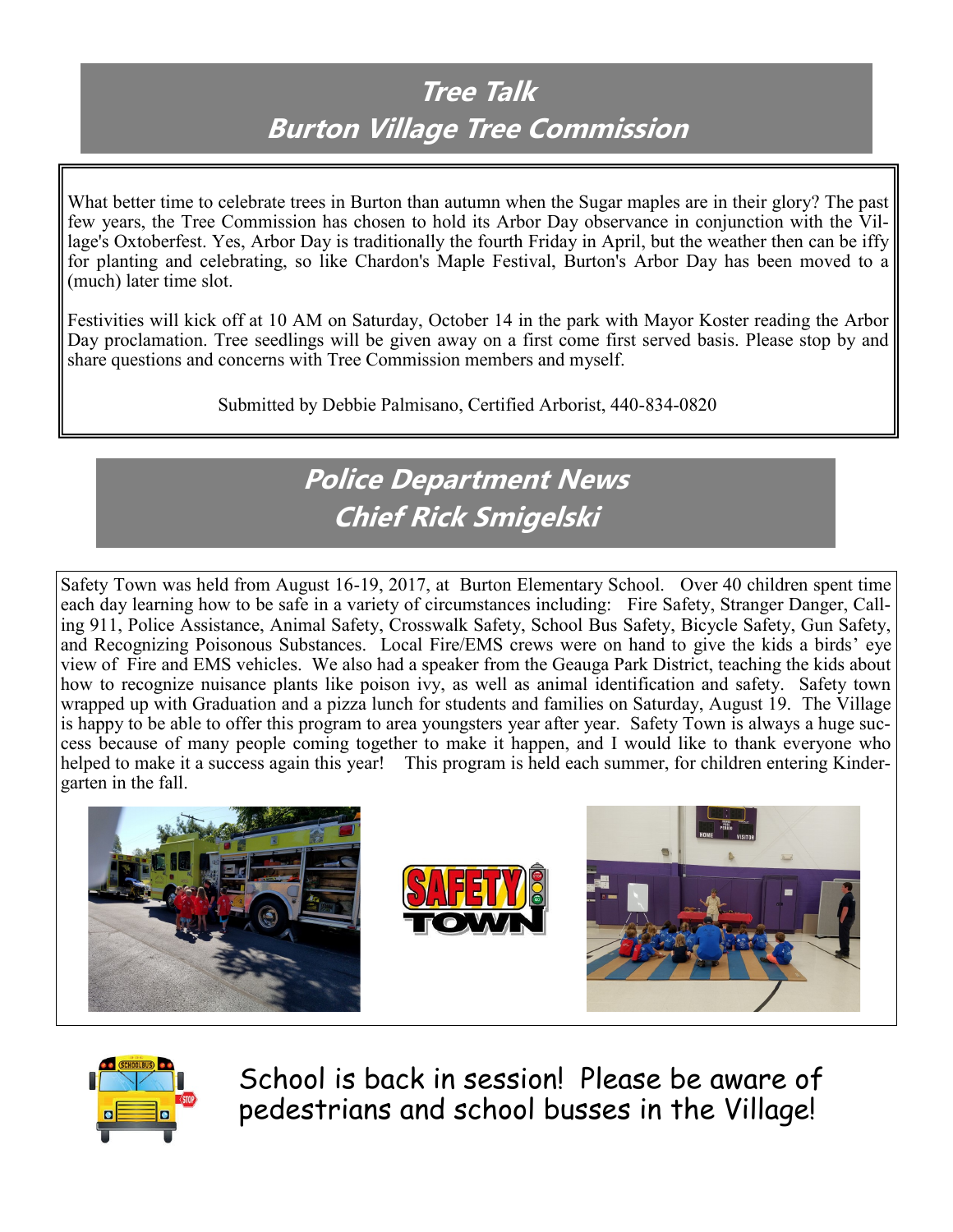## **Utilities News Mark Rhoades, Utilities Department**

Hello! My name is Mark Rhoades. I am part of the Utilities Department, and I operate both your water and sewer systems. I wanted to take some time to explain what happens in the Village's water system when there is a break, and the procedures that are followed to make the repairs.

Due to the age of the Village's water and sewer system, the Village is susceptible to a few different types of main breaks: circular cracks and horizontal cracks. **Circular cracks** are holes in the line where the metal has rotted away. These are easily repaired with bands. With these types of breaks, we are able to repair them under reduced pressure to ensure that the lines continue to have the required amount of chlorine in them for disinfection purposes. **Horizontal cracks** are much more serious. When a horizontal crack occurs, the affected portion of the system has to be shut off. The section of pipe must be cut out and replaced, and samples are sent to the lab for testing. During this time, and for your safety, the Village then must issue a boil alert, until the lab confirms that the samples are negative for bacteria.

With any break, the water will become discolored, due to pressure and flow changes. After the repairs are made, hydrants must be flushed in a portion of the system to clear any sediment that may settle out from the disturbance of the break, and to ensure there is fresh chlorine in the line for disinfection purposes. Samples are then taken to the lab. This always causes some discoloration at your homes. When your water is discolored, you should flush your COLD spigot for about 8 to 10 minutes and it will clear.

Because every break is different, the Utilities Department is unable to give any estimate of time for the repairs to take place, because each repair is different, and you never know what you will find until you are able to get down to the break. Additionally, safety is ALWAYS paramount. The Village will keep residents and business owners updated through the Village's website, Facebook page, Twitter, G-TV and local media, when appropriate. You can ensure that you are receiving all up to date emergency messages by sending in the Burton Alert Emergency Notification System sign up request, below. If you have any concerns, don't hesitate to contact me! My email is **burton.untilities@aol.com**, and the phone number at the plant is 440-834-1408. I'm always happy to talk about water and wastewater. Fortunately for me, it is not just my job, but also my hobby!

Mark Rhoades

|                                                                                                                                                                                                                                                                                                                                                                                                                                 | <b>Burton Alert</b><br><b>Burton Village Emergency Notification</b><br>Sign Up                                                                                                                                                                                                                                                                                                                                                                                                                                                                                                                                                                                                                                                                                                                                                       |  |
|---------------------------------------------------------------------------------------------------------------------------------------------------------------------------------------------------------------------------------------------------------------------------------------------------------------------------------------------------------------------------------------------------------------------------------|--------------------------------------------------------------------------------------------------------------------------------------------------------------------------------------------------------------------------------------------------------------------------------------------------------------------------------------------------------------------------------------------------------------------------------------------------------------------------------------------------------------------------------------------------------------------------------------------------------------------------------------------------------------------------------------------------------------------------------------------------------------------------------------------------------------------------------------|--|
|                                                                                                                                                                                                                                                                                                                                                                                                                                 | 'Burton Village's new emergency notification system, Burton Alert, enables you to receive informational messages from the Vil-<br>lage in the event of an emergency. The information sent through Burton Alert is intended to help keep you informed should the<br>Village experience a significant event such as a water main break, boil alert, public health emergency, weather emergency, etc.<br>Hessages may cover such subjects as safety alerts and directions on what to do; the location of a shelter; evacuation orders; debris<br>removal information; and the Village's response to an emergency. You can receive either a phone call or text message to a desig-<br>arrow and an email. To sign up for this free service, simply fill out the form below, and return it to the Village Office:<br>$\blacksquare$ Name: |  |
| Name #1                                                                                                                                                                                                                                                                                                                                                                                                                         | Name #2                                                                                                                                                                                                                                                                                                                                                                                                                                                                                                                                                                                                                                                                                                                                                                                                                              |  |
|                                                                                                                                                                                                                                                                                                                                                                                                                                 |                                                                                                                                                                                                                                                                                                                                                                                                                                                                                                                                                                                                                                                                                                                                                                                                                                      |  |
| I would like to be notified via Phone or Text (choose one for each person listed):                                                                                                                                                                                                                                                                                                                                              |                                                                                                                                                                                                                                                                                                                                                                                                                                                                                                                                                                                                                                                                                                                                                                                                                                      |  |
| $\frac{1}{\sqrt{1-\frac{1}{2}}}\frac{1}{\sqrt{1-\frac{1}{2}}}\frac{1}{\sqrt{1-\frac{1}{2}}}\frac{1}{\sqrt{1-\frac{1}{2}}}\frac{1}{\sqrt{1-\frac{1}{2}}}\frac{1}{\sqrt{1-\frac{1}{2}}}\frac{1}{\sqrt{1-\frac{1}{2}}}\frac{1}{\sqrt{1-\frac{1}{2}}}\frac{1}{\sqrt{1-\frac{1}{2}}}\frac{1}{\sqrt{1-\frac{1}{2}}}\frac{1}{\sqrt{1-\frac{1}{2}}}\frac{1}{\sqrt{1-\frac{1}{2}}}\frac{1}{\sqrt{1-\frac{1}{2}}}\frac{1}{\sqrt{1-\frac{$ | $\frac{1}{\sqrt{1-\frac{1}{2}}\sqrt{1-\frac{1}{2}}\left(\frac{1}{2}-\frac{1}{2}\right)}$                                                                                                                                                                                                                                                                                                                                                                                                                                                                                                                                                                                                                                                                                                                                             |  |
| $Text^*(@)$                                                                                                                                                                                                                                                                                                                                                                                                                     | $Text^* @$                                                                                                                                                                                                                                                                                                                                                                                                                                                                                                                                                                                                                                                                                                                                                                                                                           |  |
| *Standard text messaging rates may apply from your mobile carrier.                                                                                                                                                                                                                                                                                                                                                              |                                                                                                                                                                                                                                                                                                                                                                                                                                                                                                                                                                                                                                                                                                                                                                                                                                      |  |